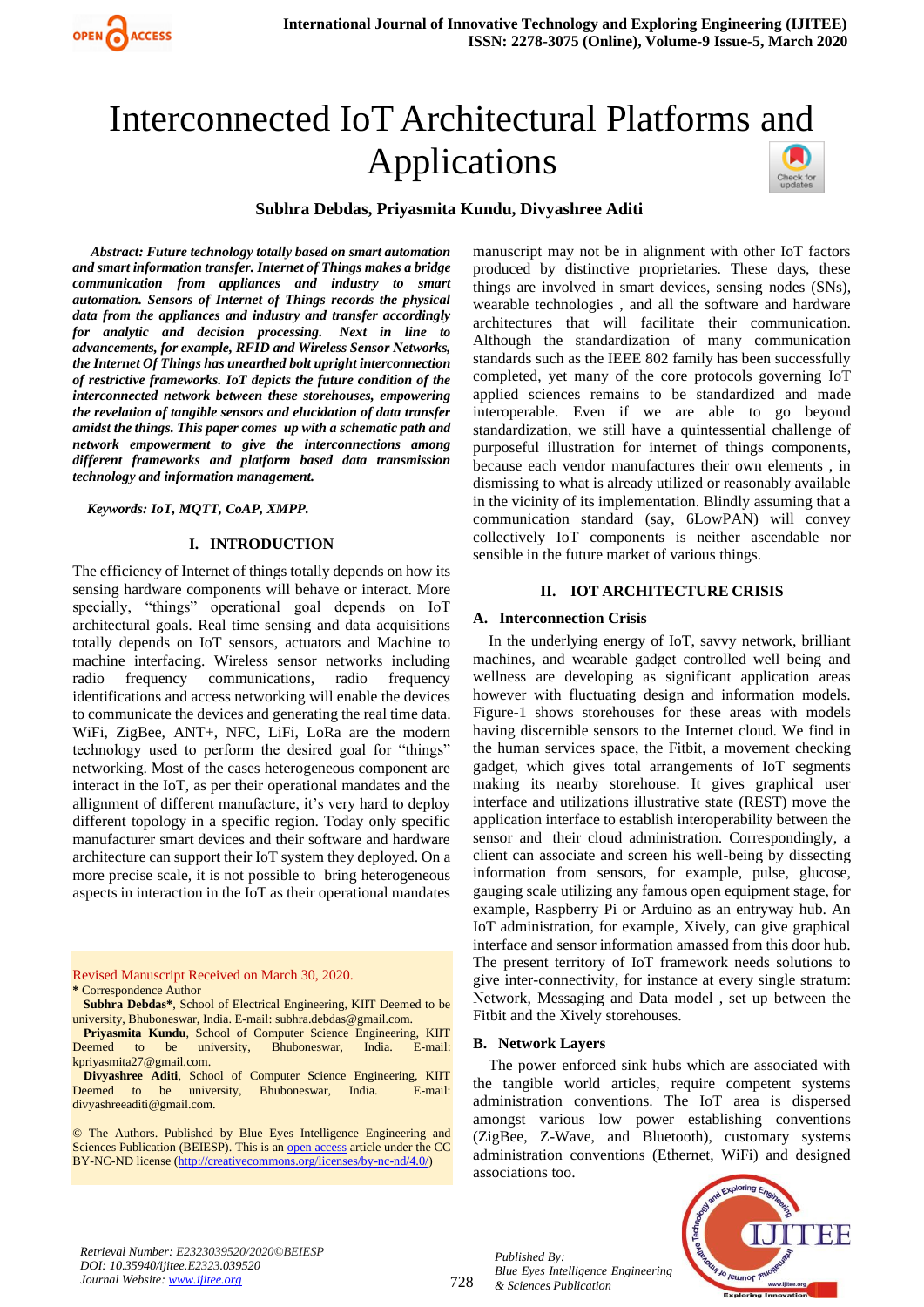Figure.2 shows IoT establishing conventions along with customary gadgets related to them. These conventions are intended for space explicit applications with particular highlights. Unraveling interoperability issues at the required level needs institutionalization at the level of the equipment .

Different business items have been created to help numerous systems administration conventions by gathering the necessary equipment parts together (Fig.1).



**Fig. 1 Vertical layout of the IoT platforms**

This paper provides details regarding the exploration of tackling the issue of establishing interoperation at the utilization level, circumventing the interconnection challenge of the systems administration convention.

## **C. Messaging Propriety**

In IoT implementations, several grappling application-stratum proprieties, like, CoAP, MQTT and XMPP are suggested by various associations to result into the true standard to give congruous interconnection[2]-[4]. Every single convention has exceptional attributes and apprises engineering supportive for different kinds of IoT utilizations, which need viable use of constrained handling force and robustness. Notwithstanding, a versatile IoT engineering ought to be free of informing convention benchmarks, while likewise giving coordination and interpretation between different well known informing conventions. The standard perspective of the IoT organization model gives unrefined data, collected from the sensor , to the item master, got from the center points of the heterogeneous sinks. This rough sensor data does not contain any semasiological clarification and needs intense physical exertion to produce sensible utilizations. An IoT organization can outfit unrefined data , collected from the sensor, with included meta-data yet owing to nonappearance of clarification rules, it can't be mishandled by various organizations. Normally IoT implementations are sent in a route starting from sensors, then entries, organization and application sequentially upwards from a collective conferrer. These conferrers guide and manipulate the data and data structures, which further facilitate in making an insightful utilization over it. The prohibitive strategy used by these providers has resulted in the IoT region being changed into a space of bolt upright storage facilities of various IoT implementations with insignificant accessibility amidst them. This nonattendance of interconnection with self-governing organizations at present risks the vast appropriateness and choice of the "Internet Of Things'' space, specifically for implementations that can be perked by various devices.



#### **Fig.2 Network layers and multilateral protocol**



**Fig. 3 CoAP messaging protocol**

## **D. Background Application**

IoT proves to be an interlink between the various hardware components "Things" with the help of the programming and systems administration advances. Interlinked hardware components are asset obliged because common sensor systems forms the roots of this system and thus, demands skilful correspondence delegation for vitality effectiveness. First influx of the application of IoT in savvy city area underscored the association of sensor conjoining with the tangible world things utilizing simple conventions, for example, CoAP and XMPP [5][6]. Then, gradually, conventional Internet state move convention, for example, REST was utilized for comparative applications, where occasion driven structures were enforced to cut down the plenitude of broadcasted information directives [7]. The 'Shrewd Object' gadgets including area explicit knowledge are quickly supplanting the first influx of IoT gadgets [8]. In spite of the fact that these gadgets don't use semantic advances, they give more significant level of mindfulness from the sensor than out and out crude sensor information.

*Retrieval Number: E2323039520/2020©BEIESP DOI: 10.35940/ijitee.E2323.039520 Journal Website[: www.ijitee.org](http://www.ijitee.org/)*

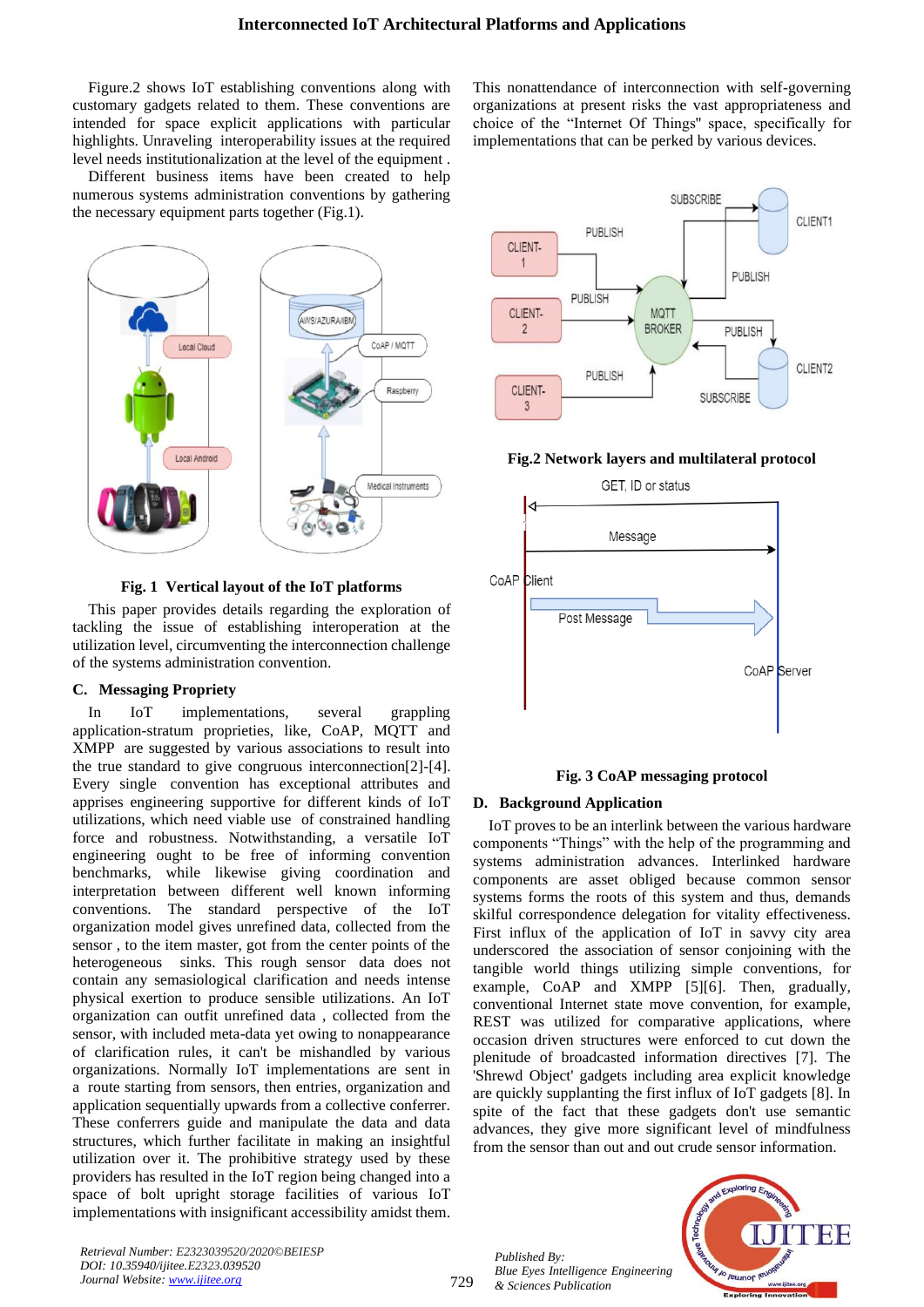

The "Internet of Things" area has already started occluding with conglomerated applications utilizing distinctive correspondence conventions and information models [9].

Different associations, for example, the Open-IoT union, All union, and IPSO collusion are taking a shot at institutionalization of correspondence conventions to give interconnection between different merchants storehouses [10][11][12]. Association, for example, Internet Engineering Task Force and XMPP norms establishment are attempting to proportion and grade their informing conventions, CoAP and XMPP, separately, to line up together with different conventions. These endeavors are dissipated and generally center around tackling issues around one convention as opposed to giving joining arrangement. In the Web-driven framework, obtaining useful information from the rough one received from the sensor requires comment of sensor information with syntactic and well-formed data about data. The primary institutionalization ventures have sought to establish gadgets working on information retrieved from the sensors so that the sensors can be turned on and off or majorly can be controlled by means of Internet include OGC Sensor Web Enablement The SWE endeavors set up by the Open Geospatial Consortium incorporate after significant details: Observation and Measurement, Sensor Observation Service [13] and Sensor Model Language(SensorML). The O&M and SensorML implements models which are standard and uses XML pattern for perceptions/estimations and sensors/forms individually. The SOS is a standard help illustration, which gives the system to questioning perception and data about data from the sensor. Semantic Sensor Network (SSN) metaphysics The SSN philosophy, constructed by W3C standardizes the display of sensor widgets, sensor stages, information on nature and observations[14] [15]. The SSN gives an establishment toward accomplishing an interlink between the interlinked Silos of IoT. Semantic Sensor Observation Service. The Semantic Web capacitated the working of SOS, SemSOS, gives a rich semantic backend (information base) while sufficing the standard SOS particulars/administration associations. A technically well informed and sensible user can implement this ingenuity of SemSOS to receive further elevated stratum deliberations from the explained information,received by the sensor, [16] by executing a logical and syntactical thinking administration following up on the information groundwork. SemSOS is the primary part of the Semantic Sensor Web [17]. Despite the fact that the usage of these measures furnish joining of sensor utilizations with the Semantic Web, the interconnection requisites of IoT still needs to be fulfilled skilfully and a semantic " Internet Of Things " engineering is needed to furnish an interlink among associated "Internet of Things" frameworks. This design would be effective only if it is able to bolster different IoT conventions ,serious asset and vitality obliges. A significant activity( amidst many ) , using Semantic Web for IoT engineering, incorporates the Open-IoT venture, financed by the Union's system program of Europe. The Open-IoT centers around creating open source middleware for IoT interconnection utilizing connected data received from the sensors[10]. In standard " Internet Of Things " implementations the sink hubs are vitality obliged gadgets and use least assets to ration the vitality. Different propositions look to streamline the assets and give interpretation between application layer convention by means of the passage devices[9][6]. These methodologies bomb in accomplishing interconnection at characterizing

sensor explanation model, which is needed to give administration stratum interlink among " Internet Of Things " frameworks.

#### **III. METHODOLOGY**

## **A. Configuration of IoT**

The current scenario of the Internet of Things provides an area where different segments of the Internet of Things are likely to be extensively arranged under the classifications: sink hubs, portal hubs, and IoT administrations. Common sink hubs include family unit apparatuses or sensors watching the materialistic condition, having less computational assets, rigid vitality imperatives as well as restricted correspondence assets. The passage hub proves to be a sensor information aggregator as well as furnishing networks with the help of other sink hubs and specialist organizations. Passage hubs have all the more processing assets contrasted with the sink hubs and incidentally give substitution to the sink hubs. The benefits of IoT include gathering of information from the various entryway hubs and providing client or occasion explicit administrations utilizing a design interface, a notice or application. Despite the fact that they consist of every part referenced over, the current storehouses of IoT just give start to finish message transportation and also it needs openness to semantic information. Associations, for example, IETF , the function of which is to oversee CoAP guidelines, as well as XMPP are dealing with institutionalizing information version detector to move toward semantic information interpretation[18]. During the procedure of taking care of the information layout interconnection issue in IoT storehouses, these endeavors are progressing in course of commonly [18][20]. Well-formed explanation of sensor information with the help of a definitive component and jargon can give interconnection between IoT vertical storehouses. Well-formed Web people group has made and enhanced definitive ontologies for sensor perception, portrayal, disclosure as well as administrations by means of O&M, SensorML, SOS and SSN. By coordinating this clarified information and giving Well-formed Internet empowered informing platform, an outsider assistance can change over heterogeneous sensor perceptions to more significant level abstractions[19]. Since door hubs have adequate computational assets, we can execute important innovations to give interconnection. Essentially, using semantic advancements at the administration level can likewise empower a connection between them. We come up with the idea of Semantic Gateway as Service as an extension between sink hubs as well as IoT administrations. In the recommended well-formed IoT design, the passage goes about like the focal point of information correspondence between the cloud and physical world. This engineering can be ordered as a Semantic Service Oriented Architecture for IoT frameworks since it satisfies specialized necessities, for example, the administration arranged design, normal-based plan, and well-formed-based processing utilizing function operators to self-ruling translate sensor information and collaborate.



730

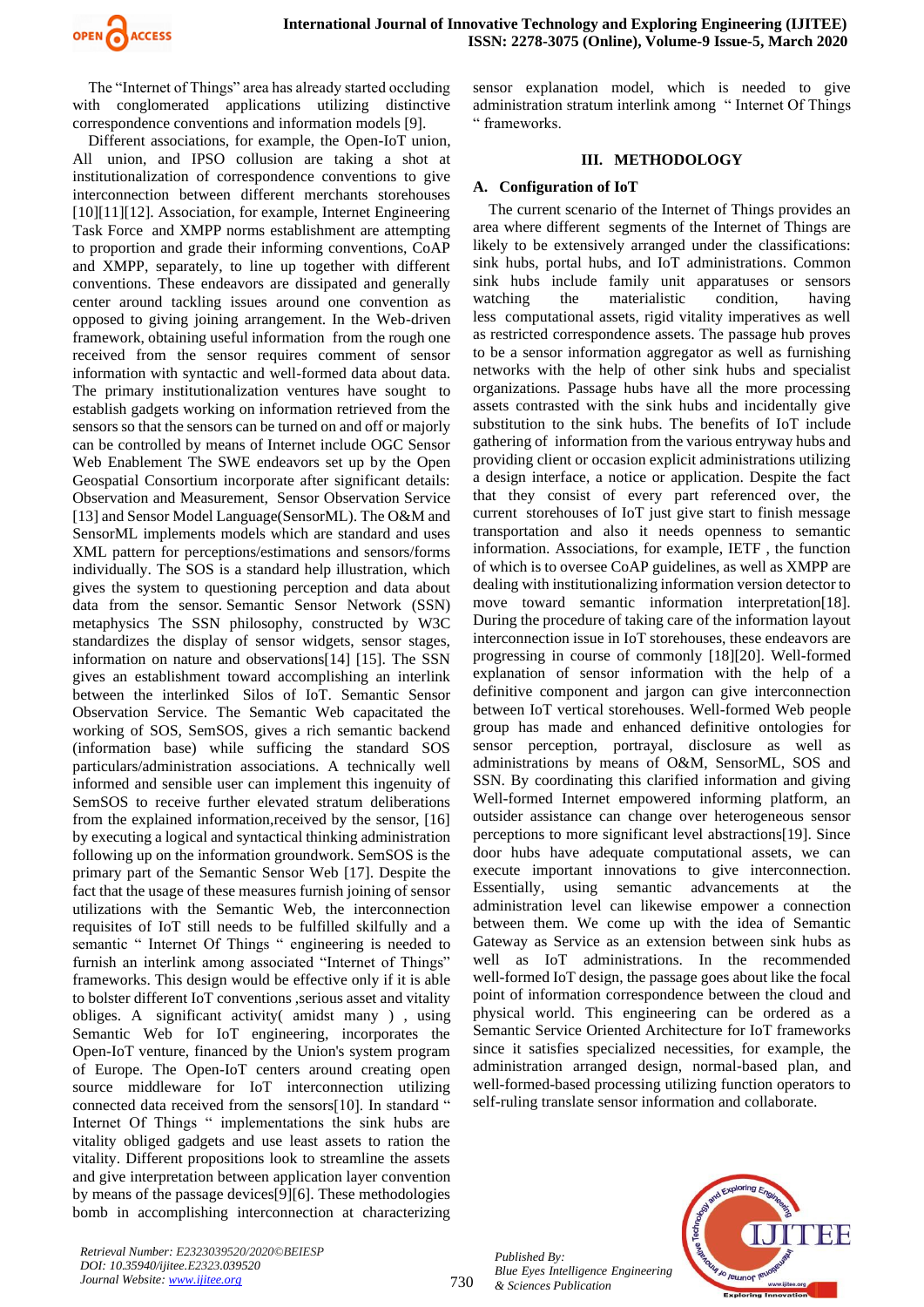

**Fig. 4 Muti-protocol interfacing architecture**

#### **B. Protocol Substitute**

The multiple-convention intermediary is only the SGS segment confronting the real-world. Because of calculation capacity compels, the sink level sensor hubs can bolster informing conventions just as customers with constrained help. CoAP ,one of the advanced REST convention for applications of sensors, which assists demand/reaction as well as asset engineering. MQTT is a measurement convention as well as utilization of the pub-sub network version, a platform where distributors oversee rundown of assets otherwise called 'themes' and endorsers can enroll to 'points' to acquire data when an occasion happens. Likewise, XMPP is stretched out to execute pub-sub models, which actualizes assets as 'hubs' rather than topics[16]. The SGS design gives platforms to all its sink level customers, by helping these conventions by means of multi-convention intermediary. Thus on the opposite side, the muti-convention intermediary is associated with the doors as administration, which is the web confronting part of SGS. Interpretation of piece of information between sink hubs and web administrations isn't needed when closes, where information is delivered and where information has been devoured, actualize indistinguishable informing system, one of REST or pub-sub. Inside the situations in which the customer as well as server gadgets consists of some distinctive informing components, interpretation of the piece of information is required at the portal. Muti-convention intermediary takes care of the message interpretation issue by means of presenting two extra parts, message stores and point switch. Each important condition of sensor data or assets are portrayed as subjects and supervised by the theme switch, which additionally tracks distributer and endorser of the point.

## **C. Protocol Proxy**

The entryway administration is the essential segment of the SGS idea as it builds up a portal as the focal point of the well-formed IoT engineering. The entryway segment gives administration level interconnection to vertical storehouses of Internet of Things based uses keeping the real level execution free of assistance design which is based on cloud. SGS gives a terminal figure to administrations utilizing an asset interface by means of REST and distributor/supporter instruments.

The MQTT and XMPP conventions are bolstered by means of actualizing a smaller scale representative in the asset interface. In this way, different administrations can

*Retrieval Number: E2323039520/2020©BEIESP DOI: 10.35940/ijitee.E2323.039520 Journal Website[: www.ijitee.org](http://www.ijitee.org/)*

actualize reaction/solicitation and distributer/endorser instrument through the SGS segment to acquire semantically commented on sensor information. The SGS additionally gives layer security by means of actualizing the OAuth 2.0 verification server, which gives the client a chance to choose the personal and open assets.



#### **Fig.5 Gateway interfacing and storage for large IoT.**

Figure.5 points the portal administration part of the general SGS engineering, which builds up availability between the SGS and more elevated extent Internet of Things administrations which is based on the cloud platform. The Internet of Things administrations which is based on cloud has the capability to be utilized to give more significant information reflections with the help of crude detector information. Different administrations, for example, Xively and ThingSpeak give information examination and perception over the gathered sensor information yet need usage of any well-formed measures.

The well-formed explanation of the information of the sensor obtained by SGS helps the IoT administrations to actualize examination as well as thinking calculations. SemSOS usage is one of the instances of well-formed assistance, which represents detector and detector perceptions using OGC standards[16] with the help of a well-formed backend. The SemSOS use SSN metaphysics SSN philosophy to display sensors and their perceptions permitting the execution of a Semantic reasoner. Figure 13 represents the execution of SemSOS administration associated with different SGS passages by means of the Internet. The figure likewise shows an all-encompassing rendition of SemSOS usage, which incorporates SSN and area measurements to deduce detector depiction, got from SGS executions. The all-inclusive SemSOS can buy in to the semantic doors for explicit detector data by means of chosen themes.

#### **IV. RESULT ANALYSIS**

FIT IoT LAB based open source hardware A8 (fig.6) Open Node has been used the collect the data from different platform based density analysis. A8 Node basically based on ARM Cortex combine with STM32 micro-controller and radio connectivity.

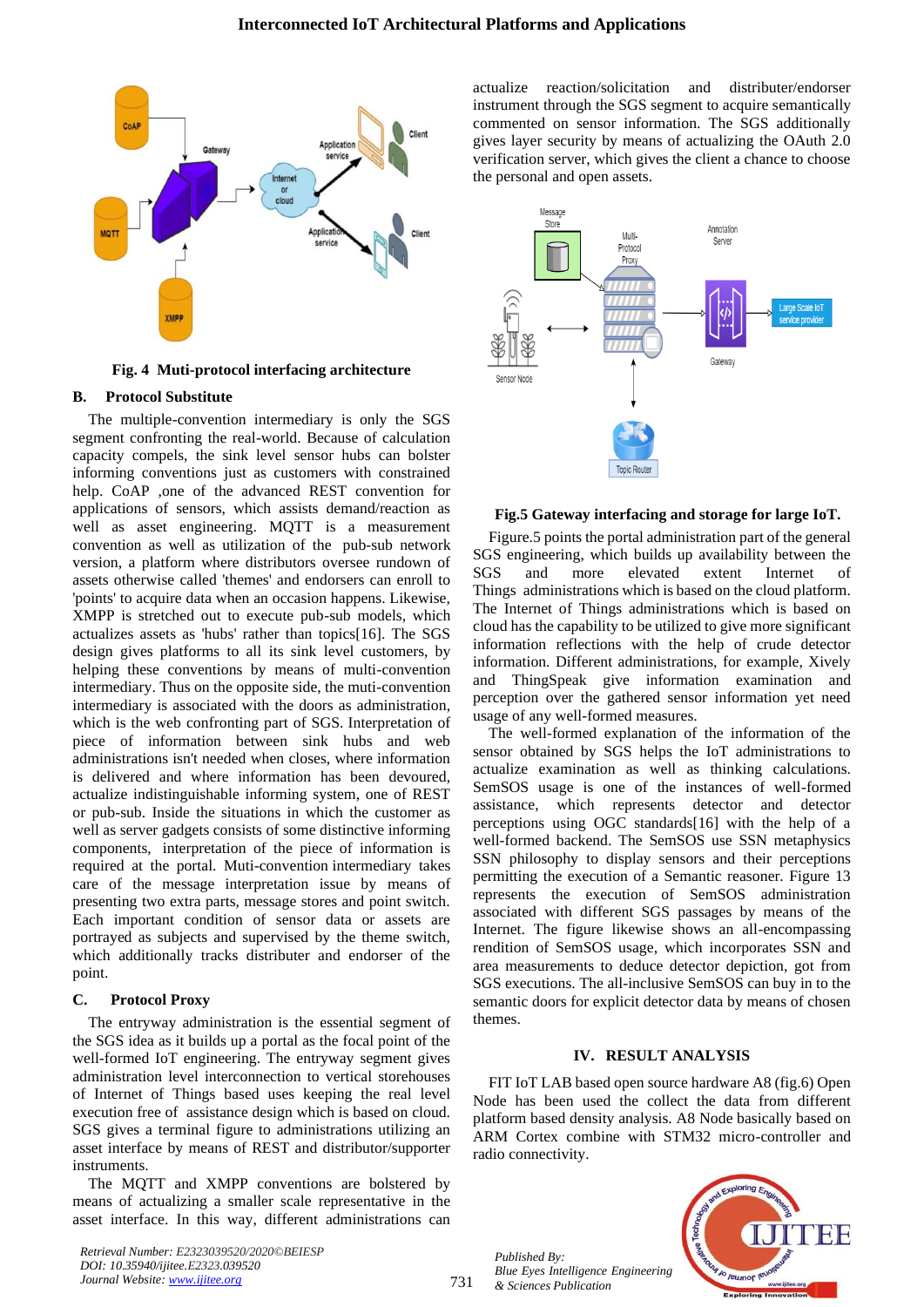



**Fig.6 ARM Cortex combine with STM32 node point.**



# **Fig. 2.435GHz based IEEE802.15.4 WiFi access point tracking.**

This test bed deployed with node-points and WiFi access points. Here we deployed visualization impact on an IEEE802.15.4. Then we deployed the firmware based on RSSI on all the node points with different protocol which matches the frequency bandwidth of IEEE802.15.4. Shown in Fig..That figure gives the better visualization of WiFi access points. We are using 2ms frame based 100 data with 75-bytes frame. All other nodes are kept as subscriber modes with same frequency and make it receiver mode counter. Here Z axis represent the received data

# **V. CONCLUSION**

Interconnection is one of the important difficulties in accomplishing the "Internet Of Things" views. The SGS gives wise arrangements by managing well-formed Web innovations with existing sensor and administration gauges. The SGS additionally gives an instrument to coordinate well known IoT application convention, MQTT and CoAP to exist together in a solitary entryway framework. The SGS is incorporated with the help of well-formed network, for example, SemSOS to additionally raise interconnection at the administration level. Such a well-formed IoT framework can more likely empower acknowledgment of utilizations spreading over the physical world (as seen by " Internet Of Things"), cyberworld (with its quickly developing information and information about everything on the planet, crossing network made Wikipedia open raw information link as well as vaults of arrangements, similar to its capacity in order to gather as well as interconnect with all types of information), as well as the sociable world [19].

# **REFERENCES**

- 1. C. Bormann, "Coap: An application protocol for billions of tiny internet nodes," Internet Comput. IEEE, 2012.
- 2. M. Kirsche and R. Klauck, "Unify to bridge gaps: Bringing XMPP into the Internet of Things," 2012 IEEE Int. Conf. Pervasive Comput. Commun. Work., no. March, pp. 455–458, Mar. 2012.
- 3. U. Hunkeler, H. L. Truong, and A. Stanford-Clark, "MQTT-S A publish/subscribe protocol for Wireless Sensor Networks," 2008 3rd Int. Conf. Commun. Syst. Softw. Middlew. Work. (COMSWARE '08), pp. 791–798, Jan. 2008.
- 4. Robert L. Szabo and K. Farkas, "Publish/Subscribe Communication for Crowd-sourcing Based Smart City Applications," in ICTIC - Proceedings in Conference of Informatics and Management Sciences, 2013, no. 1.
- 5. O. Bergmann, K. T. Hillmann, and S. Gerdes, "A CoAP-gateway for smart homes," 2012 Int. Conf. Comput. Netw. Commun., pp. 446–450, Jan. 2012.
- 6. R. Pillai, S. Elias, S. Shivashankar, and P. Manoj, "A REST Based Design for Web of Things In Smart Environments Department of Information Technology," in 2012 2nd IEEE International Conference on Parallel, Distributed and Grid Computing, 2012, no. i, pp. 337–342.
- 7. G. Kortuem, F. Kawsar, D. Fitton, and V. Sundramoorthy, "Smart objects as building blocks for the Internet of things," IEEE Internet Comput., vol. 14, no. 1, pp. 44–51, Jan. 2010.
- 8. S. Bandyopadhyay and A. Bhattacharyya, "Lightweight Internet protocols for web enablement of sensors using constrained gateway devices," 2013 Int. Conf. Comput. Netw. Commun., pp. 334– 340, Jan. 2013.
- 9. L. Belli, S. Cirani, A. Gorrieri, and M. Picone, "A novel smart object-driven UI generation approach for mobile devices in the Internet of Things," in Proc. 1st Int. Workshop Experiences Design Implement. Smart Objects (SmartObjects), Paris, France, 2015, pp. 1–6.
- 10. S. Duquennoy, G. Grimaud, and J.-J. Vandewalle, "The Web of Things: Interconnecting devices with high usability and performance," in Proc. Int. Conf. Embedded Softw. Syst., Zhejiang, China, May 2009, pp. 323–330.
- 11. D. Guinard, V. Trifa, F. Mattern, and E. Wilde, From the Internet of Things to the Web of Things: Resource-Oriented Architecture and Best Practices. Berlin, Germany: Springer, 2011, pp. 97–129.
- 12. S. Cirani, L. Davoli, M. Picone, and L. Veltri, "Performance evaluation of a SIP-based constrained peer-to-peer overlay," in Proc. Int. Conf. High Perform. Comput. Simulat. (HPCS), Bologna, Italy, Jul. 2014, pp. 432–435.
- 13. S. Mayer, M. Schalch, M. George, and G. Sörös, "Device recognition for intuitive interaction with the Web of Things," in Proc. ACM Conf. Pervasive Ubiquitous Comput. Adjunct Publ. (UbiComp), Zürich, Switzerland, 2013, pp. 239–242.
- 14. L. Belli et al., "Design and deployment of an IoT application-oriented testbed," Computer, vol. 48, no. 9, pp. 32–40, Sep. 2015.
- 15. L. Mainetti, L. Patrono, and A. Vilei, "Evolution of wireless sensor networks towards the Internet of Things: A survey," in Proc. 19th Int. Conf. Softw. Telecommun. Comput. Netw. (SoftCOM), Sep. 2011, pp. 1–6.
- 16. IEEE Standard for Low-Rate Wireless Networks, IEEE Standard 802.15.4-2015, pp. 1–709, Apr. 2016.
- 17. IEEE Standard for Information Technology—Telecommunications and Information Exchange Between Systems Local and Metropolitan Area Networks—Specific Requirements Part 11: Wireless LAN Medium Access Control (MAC) and Physical Layer (PHY) Specifications, IEEE Standard 802.11-2012, Mar. 2012.
- 18. IEEE Standard for Information Technology—Telecommunications and Information Exchange Between Systems Local and Metropolitan Area Networks—Specific Requirements—Part 11: Wireless LAN Medium Access Control (MAC) and Physical Layer (PHY) Specifications, IEEE Standard 802.11-2016, Dec. 2016.
- Bluetooth Low Energy. Accessed: Aug. 5, 2017. [Online]. Available: [https://www.bluetooth.com/what-is-bluetooth-technology/how-it-wo](https://www.bluetooth.com/what-is-bluetooth-technology/how-it-works) [rks](https://www.bluetooth.com/what-is-bluetooth-technology/how-it-works)



*Retrieval Number: E2323039520/2020©BEIESP DOI: 10.35940/ijitee.E2323.039520 Journal Website[: www.ijitee.org](http://www.ijitee.org/)*

732